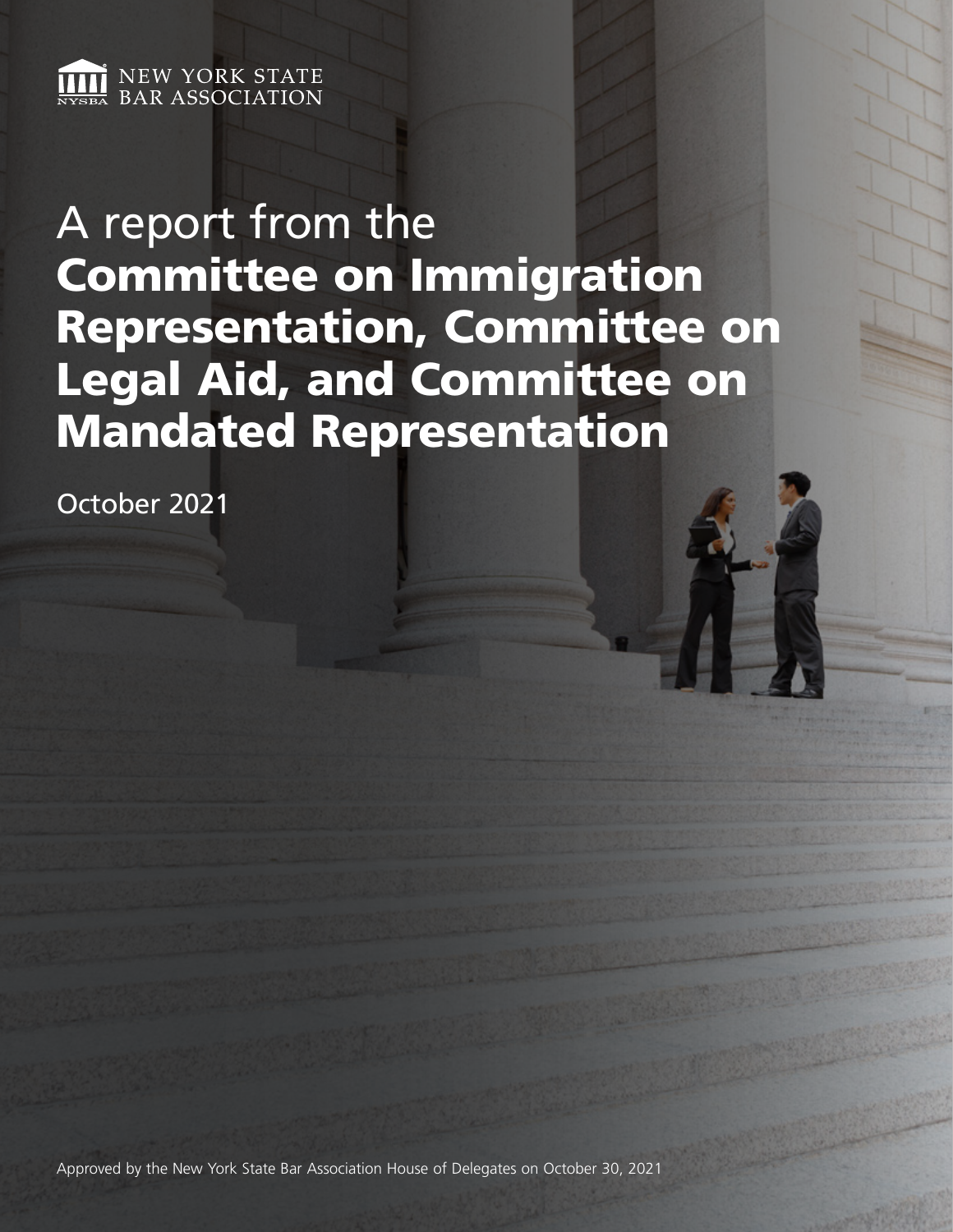#### **Memorandum**

From: Shayna Kessler and Hasan Shafiqullah, Co-Chairs, NYSBA Committee on Immigration Representation Robert Dean, Chair, NYSBA Committee on Mandated Representation Adriene Holder and Sally Curran, Co-Chairs, NYSBA Committee on Legal Aid David Louis Cohen, Chair, NYSBA Criminal Justice Section

To: Andrew Brown, NYSBA President

Date: September 15, 2021

Re: Request to adopt American Bar Association Resolution 103B, calling for the United States Attorney General to use the Attorney General certification process to address certain administrative law decisions that subject people with prior contact with the criminal legal system to immigration law consequences that are unlawful and inconsistent with congressional intent, the U.S. Constitution, and U.S. treaty obligations.

The Committee on Immigration Representation, the Committee on Mandated Representation, the Committee on Legal Aid, and the Criminal Justice Section recognize that there are grave consequences for noncitizens who have had prior contact with the criminal legal system, whether that contact resulted in a criminal conviction. The merger of criminal legal and immigration systems has caused a cascade of consequences, resulting in the disparate treatment of immigrants who have contact with the criminal legal system. This interplay between the criminal and immigration systems disproportionately impacts Black immigrants and other immigrants of color, who are also disproportionately arrested, convicted, and sentenced more harshly than white people.<sup>1</sup> These immigration consequences of criminal legal contact can include mandatory civil detention and deportation, inability to obtain lawful permanent residency or citizenship, and ineligibility for protection based upon persecution, torture, domestic violence, human trafficking, and more.<sup>2</sup>

<span id="page-1-0"></span><sup>&</sup>lt;sup>1</sup> See, e.g., Carl Lipscombe, Juliana Morgan-Trostle, and Kexin Zheng, The State of Black Immigrants: Black Immigrants in the Mass Criminalization System, NYU Law Immigrant Rights Clinic and The Black Alliance for Justice Immigration 20 (2016) ("while Black immigrants make up only 7.2% of the unauthorized population in the U.S., they make up over 20% of all immigrants facing deportation on criminal grounds"); Automatic Injustice: A Report on Prosecutorial Discretion in the Southeast Asian American Community, Southeast Asia Resource Action Center 3 (Oct. 2016) ("while 29% of other immigration deportations are based on old convictions, 78% of Southeast Asian American immigrants are in deportation proceedings because of old criminal convictions"

<span id="page-1-1"></span><sup>&</sup>lt;sup>2</sup> See 8 U.S.C. 1227(a)(2), INA 237(a)(2); 8 U.S.C. 1182(a)(2), INA 212(a)(2) (deportability, inadmissibility, and relief ineligibility grounds based on prior certain prior convictions and findings of criminal conduct); 8 U.S.C. 1229b(a)(3), INA 240A(a)(3) (aggravated felony bar to cancellation of removal); 8 U.S.C. 1226(c), INA 236(c) (conviction-based civil detention); 8 U.S.C. 1158(b)(2)(A)(ii), INA 208(b)(2)(A)(ii); 8 U.S.C. 1231(b)(3)(B)(ii), INA 241(b)(3)(B)(ii) (particularly serious crime bar to asylum an withholding of removal); 8 U.S.C. 1254a(c), INA 244(c) (criminal bars to Temporary Protected Status); 8 U.S.C. 1154(a)(1), INA 204(a)(1); 8 U.S.C. 1101(f), INA 101(f) (criminal bars to lawful permanent residence and cancellation of removal under VAWA); 8 U.S.C. 1255(h), INA 245(h) (criminal bars to lawful permanent residence for abused, neglected, and abandoned special immigrant juveniles); 8 U.S.C. 1326(b), INA 276(b) (enhanced federal sentences in immigration-related prosecutions for unlawful reentry into the United States); 8 U.S.C. 1427(a)(3), INA 316(a)(3); 8 U.S.C. 1101(f), INA 101(f) (criminal disqualification—in some instances, permanent—from naturalization eligibility).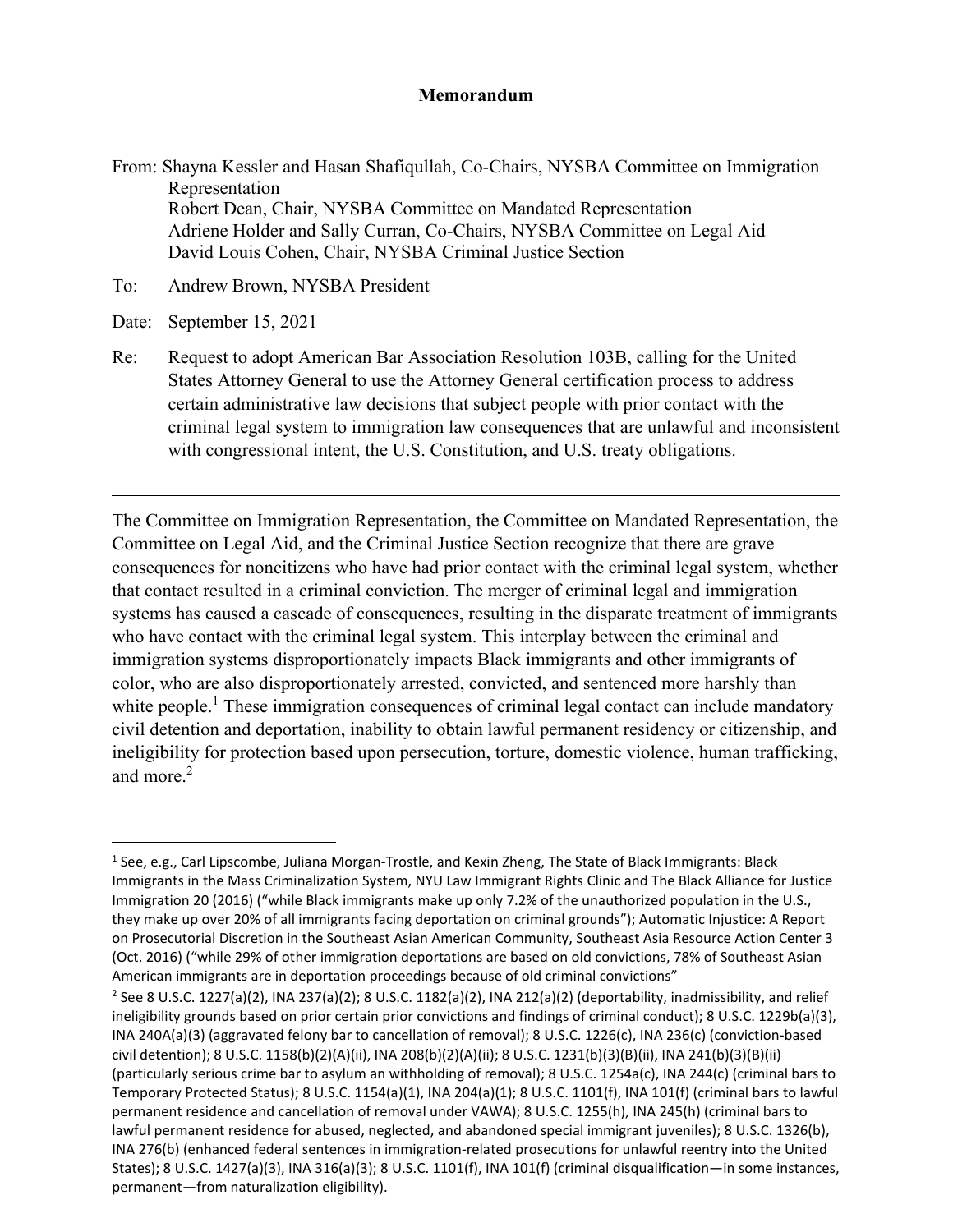The deep entanglement of the criminal and immigration systems should be resolved through federal legislative reform that disentangles the two systems. Until that reform is enacted, the U.S. Department of Justice ("DOJ") has an opportunity to significantly limit the harsh and unfair consequences that noncitizens face after contact with criminal law enforcement by revisiting a body of administrative opinions that wrongly interpret immigration law. Through the certification process, the U.S. Attorney General can use his authority to review and address prior harmful Board of Immigration Appeals and Attorney General decisions that adversely impact people in immigration proceedings[.3](#page-2-0) These prior decisions have resulted in hundreds of thousands of people subjected to detention and deportation, separating families and destabilizing communities.[4](#page-2-1) Nevertheless, they are unfounded, based upon interpretations of the law that misconstrue congressional intent.

In its Resolution 103B and the accompanying report and recommendations, the American Bar Association documents the body of administrative law decisions that improperly subject noncitizens – predominantly noncitizens of color – to harsh and unintended immigration consequences[.5](#page-2-2) There, they call upon the U.S. Attorney General to withdraw prior opinions and certify to himself the following several matters for reconsideration. First, they call for the Attorney General to issue an opinion affirming that immigration authorities should defer to the intent of the convicting jurisdiction when that jurisdiction vacates, expunges, or otherwise eliminates or modifies a conviction. Likewise, immigration authorities should give full authority to newly enacted sentencing reforms that a local jurisdiction applies retroactively for the purpose of mitigating immigration consequences. Second, when criminal court documents are incomplete or unavailable, noncitizens should nevertheless remain eligible for discretionary immigration relief. Third, under the categorical approach to analyzing penal law provisions, the express language of a statute of prior conviction should be sufficient to establish the "least-acts-

<span id="page-2-0"></span><sup>3</sup> For an overview of the Attorney General's referral policy, *see* Alberto R. Gonzalez & Patrick Glen, *Executive Branch Immigration Policy Through the Attorney General's Review Authority*, 101 Iowa L.Rev. 841 (2016). Only four Attorney General opinions were issued during the eight years of the Obama Administration, sixteen during the eight years of the Bush Administration. By contrast, fifteen were issued in the immigration context during the four years of the Trump Administration: *Matter of L-A-B-R-*, 27 I&N Dec. 405 (A.G. 2018) (limiting continuances); *Matter of Castro Tum*, 27 I&N Dec. 271 (A.G. 2018) (limiting administrative closure); *Matter of S-O-G- & F-D-B-*, 27 I&N Dec. 462 (A.G. 2018) (limiting termination); *Matter of A-B-,* 27 I&N Dec. 316 (A.G. 2018) (limiting asylum particular social groups (PSG) based on domestic violence and some other grounds); *Matter of L-E-A-*, 27 I&N Dec. 581 (A.G. 2019) (limiting asylum PSG based on family unit); *Matter of Negusie,* 28 I&N Dec. 120 (A.G. 2020) (eliminating duress exception to persecutor bar to asylum and withholding of removal); *Matter of A-C-A-A-*, 28 I&N Dec. 84 (A.G. 2020) (introducing de novo review of asylum to second-guess IJ fact-finding; tightening PSG requirements); *Matter of Thomas & Thompson*, 27 I&N Dec. 674 (A.G. 2019) (undermining immigration effect of vacatur of criminal convictions); *Matter of M-S-*, 27 I&N Dec. 509 (A.G. 2019) (denying bond hearings for individuals subject to expedited removal); *Matter of Reyes*, 28 I&N Dec. 52 (A.G. 2020) (criminal convictions); *Matter of O*‑*F*‑*A*‑*S*‑, 28 I&N Dec. 35 (A.G. 2020) (Convention Against Torture); *Matter of A-M-R-C-*, 28 I&N Dec. 7 (A.G. 2020) (asylum persecutor bars); *Matter of R-A-F-*, 27 I&N Dec. 778 (A.G. 2020) (Convention Against Torture); *Matter of Castillo-Perez*, 27 I&N Dec. 664 (A.G. 2019) (good moral character); *Matter of E-F-H-L-*, 27 I&N Dec. 226 (A.G. 2018) (asylum); *Matter of J-J-G-, 27 I&N Dec. 808 (BIA 2020)* (exceptional and extremely unusual hardship standard). <sup>4</sup> See Human Rights Watch, A Price Too High: US Families Torn Apart by Deportations for Drug Offenses (June 16, 2015); Race Forward, Shattered Families: The Perilous Intersection of Immigration Enforcement and the Child Welfare System (2011).

<span id="page-2-2"></span><span id="page-2-1"></span><sup>5</sup> American Bar Association Resolution 103B, Adopted by the House of Delegates Feb. 22, 2021, available at <https://www.americanbar.org/content/dam/aba/directories/policy/midyear-2021/103b-midyear-2021.pdf>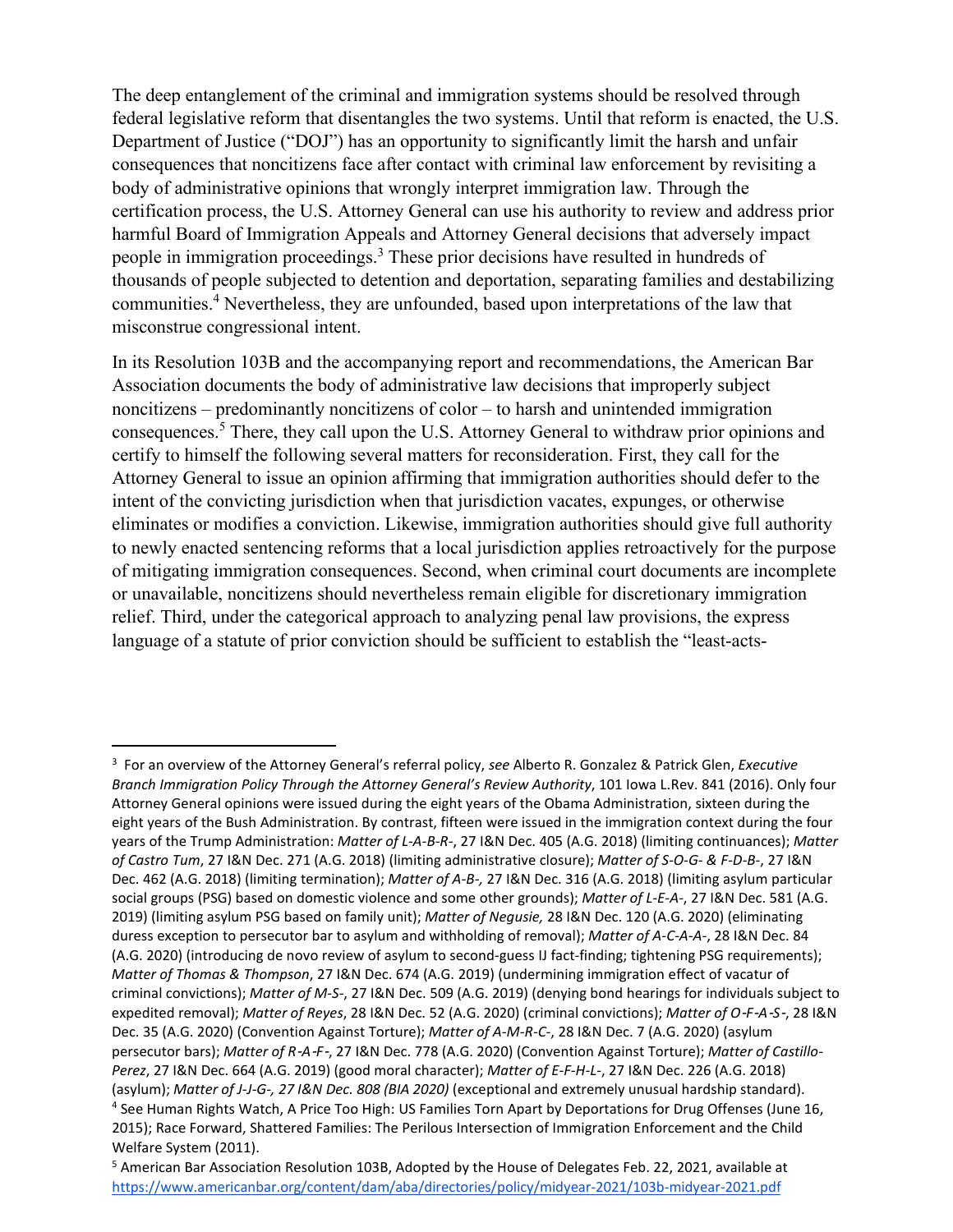criminalized," without a further "realistic probability" showing.<sup>6</sup> This would ensure that people with criminal convictions are not precluded from eligibility for immigration relief based upon an improper analysis of the elements of the crime of conviction. Fourth, they call for the recission of decisions that establish criminal bars to asylum and withholding of removal that improperly limit asylum eligibility.

While federal legislative reform is needed to address the unfairly harsh impact of the interplay between the criminal and immigration legal systems, the ABA has outlined key steps that the DOJ can take immediately to reduce this harm. NYSBA should add its support to the establishment of administrative law that comports with congressional intent and sound policy.

The NYSBA Committees on Immigration Representation, Mandated Representation, and Legal Aid, and the Criminal Justice Section, urge NYSBA to adopt the ABA Resolution 103B, and to join the many other voices calling for an end to the harsh and unfair immigration consequences of criminal legal system engagement.

<span id="page-3-0"></span><sup>6</sup> For an overview of the categorical analysis, *see* Katherine Brady, "How to Use the Categorical Approach Now," (Immigrant Legal Resource Center, Dec. 2019)

https:[//www.ilrc.org/sites/default/files/resources/how\\_to\\_use\\_the\\_categorical\\_approach\\_now\\_dec\\_2019\\_0.pdf](http://www.ilrc.org/sites/default/files/resources/how_to_use_the_categorical_approach_now_dec_2019_0.pdf)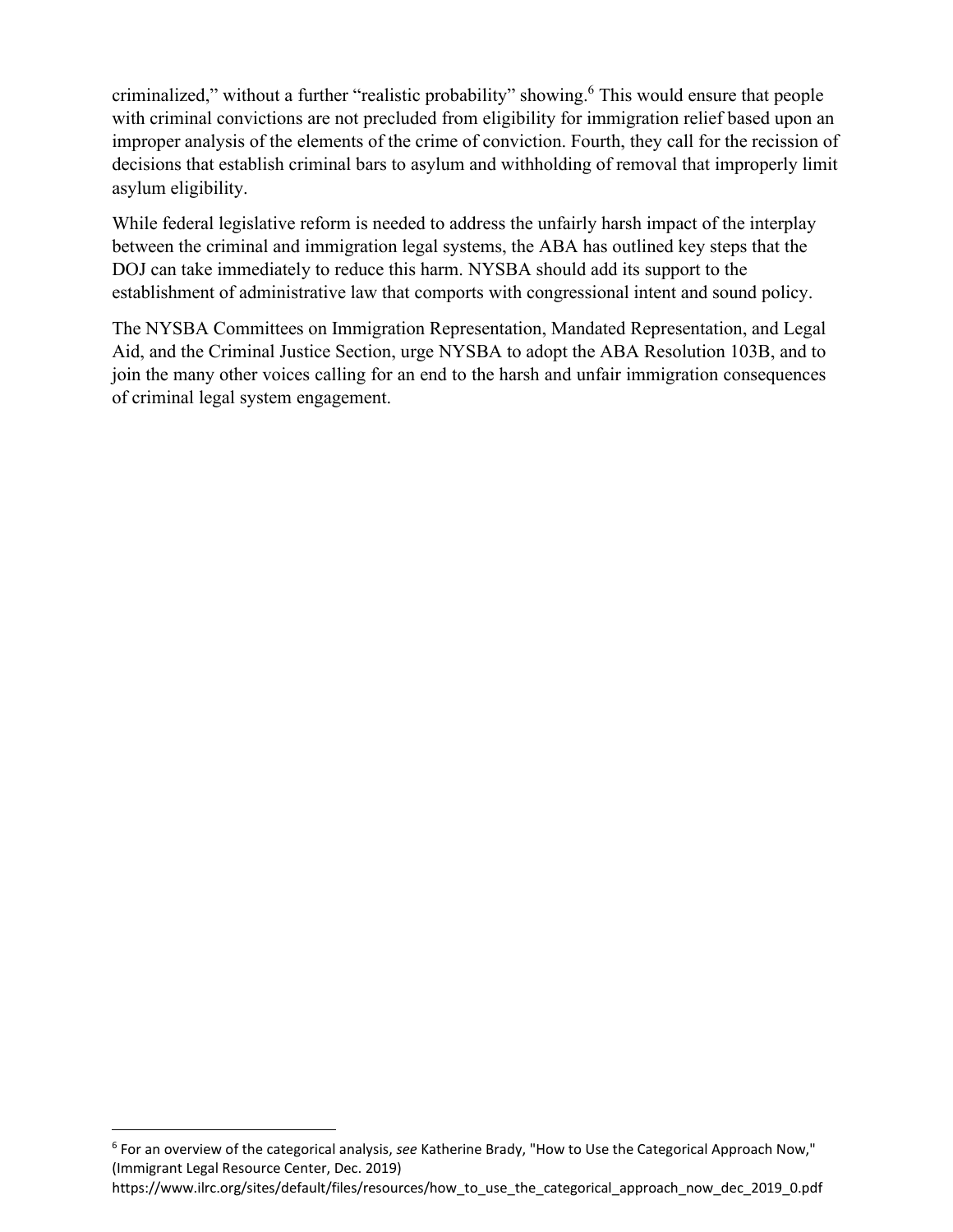New York State Bar Association Committee on Immigration Representation, Committee on Mandated Representation, Committee on Legal Aid, And Criminal Justice Section Proposed Resolution

WHEREAS, the New York State Bar Association (NYSBA) has long supported and encouraged measures to foster equity and racial justice for immigrants and all New Yorkers; and

WHEREAS, in the past, NYSBA has actively promoted and participated in efforts to provide immigrants in New York and nationwide with access to justice by promoting access to legal representation through the establishment of a committee specifically for that purpose, support for policies that invest in universal representation, and through partnerships with the Liberty Defense Project and;

WHEREAS, numerous provisions of immigration law impact people who have had contact with the criminal legal system; and

WHEREAS, the United States Department of Justice ("DOJ") has the authority to rectify a body of administrative opinions previously issued by the DOJ that misinterpret and wrongfully expand the application of the criminal provisions of the immigration laws and which improperly interpret the immigration laws; and

WHEREAS, Improper DOJ administrative opinions have caused hundreds of thousands of disproportionately Black people and other people of color to be civilly detained, deported, denied immigrations status, and criminally incarcerated; and

WHEREAS, the American Bar Association has adopted a resolution calling for the United States Attorney General to limit the immigration law impacts of criminal legal system engagement by utilizing the "certification process to withdraw certain Attorney General opinions and replace them with opinions that are consistent with congressional intent, the U.S. Constitution, and U.S. treaty obligations, and which uphold . . . well-settled legal concepts;" and

WHEREAS, immigration detention and enforcement poses grave risks to immigrant New Yorkers, particularly immigrant New Yorkers who are people of color; and

WHEREAS, NYSBA believes that an immigration system that is welcoming and inclusive will benefit all New Yorkers;

### NOW, THEREFORE, IT IS

RESOLVED, that the New York State Bar Association hereby urges the United States Department of Justice to use the Attorney General certification process to withdraw the Attorney General opinions delineated in American Bar Association Resolution 103B and replace them with opinions that are consistent with congressional intent, the U.S. Constitution, and U.S. treaty obligations.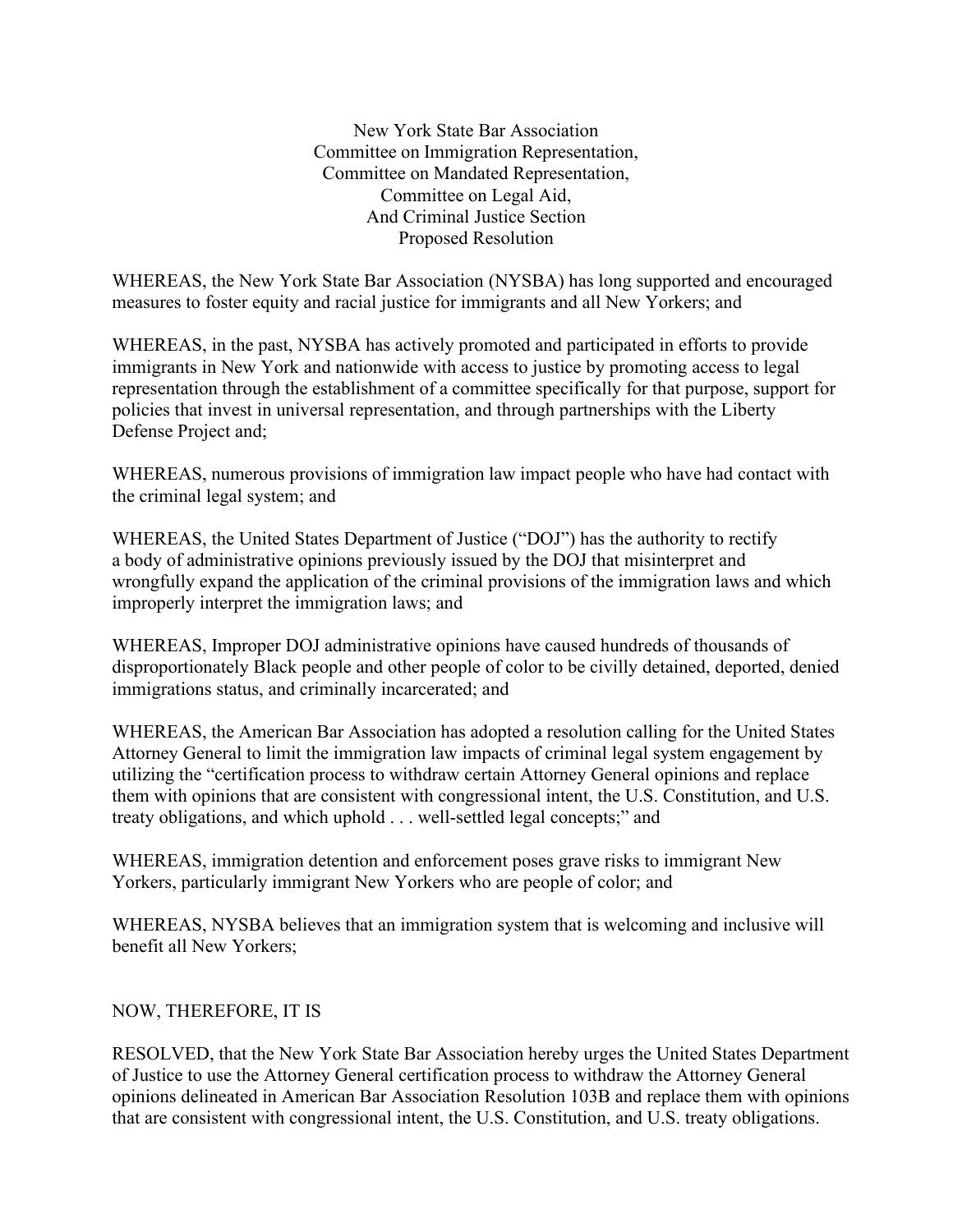## **AMERICAN BAR ASSOCIATION**

### **ADOPTED BY THE HOUSE OF DELEGATES**

### **FEBRUARY 22, 2021**

#### **RESOLUTION**

RESOLVED, That the American Bar Association recommends the United States Department of Justice use the Attorney General certification process to withdraw certain Attorney General opinions and replace them with opinions that are consistent with congressional intent, the U.S. Constitution, and U.S. treaty obligations, and which uphold the following well-settled legal concepts:

- 1. A criminal disposition should be interpreted as intended by the convicting jurisdiction, with respect for the balance between federal and state concerns, including as follows:
	- a. A criminal conviction that has been vacated, expunged, or otherwise eliminated by the convicting jurisdiction is no longer a conviction for immigration purposes;
	- b. A criminal sentence that has been modified by the sentencing jurisdiction will be recognized as modified and given full effect for immigration purposes; and
	- c. A state's decision to reform its criminal and sentencing laws and to apply those reforms retroactively will be recognized and given full effect for immigration purposes.
- 2. Noncitizens remain eligible for discretionary immigration relief where criminal court record documents are incomplete or unavailable.
- 3. Under the categorical approach, as defined by federal appellate courts, the express language of a statute of prior conviction is sufficient to establish the least-acts-criminalized, without a further "realistic probability" showing.
- 4. Criminal bars to asylum and withholding of removal must comport with U.S. treaty obligations as incorporated into statutory immigration law.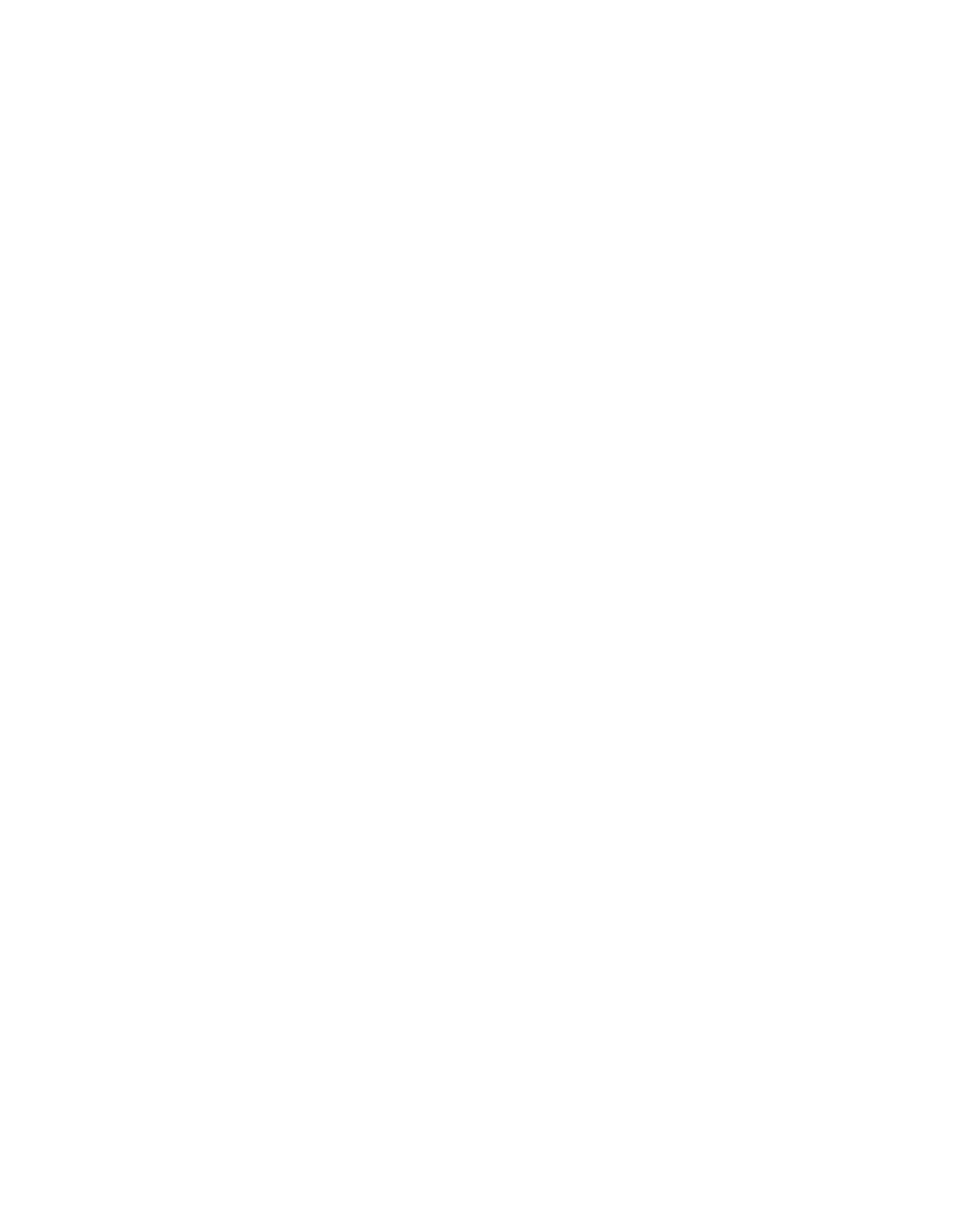### **REPORT**

Numerous provisions of U.S. immigration laws attach immigration consequences to prior criminal arrests, convictions, and essentially any interaction with a domestic or international penal system. The list of possible immigration consequences is vast: mandatory deportation, including of lawful permanent residents; mandatory civil detention pending removal proceedings; ineligibility for lawful permanent residence through family members and through employment; ineligibility for asylum, withholding of removal, and Temporary Protected Status; ineligibility for status under the Violence Against Women Act, Trafficking Victims Protection Reauthorization Act, and Victims of Trafficking and Violence Prevention Act; sentencing enhancement in federal criminal prosecutions; and denial of naturalization.[1](#page-7-0) The American Bar Association ("ABA") has long criticized the excessive integration of the immigration and criminal systems in the United States, and continues to strongly urge Congress to enact and the President to sign immigration reform legislation that substantially reduces the range and severity of immigration consequences of criminal system interactions.<sup>[2](#page-7-1)</sup> In this Resolution, however, the ABA focuses on actions that may be properly taken by the United States Department of Justice ("DOJ") to rectify a body of administrative opinions previously issued by the DOJ that misinterpret and substantially, but wrongfully, expand the application of the criminal provisions of the immigration laws. These decisions improperly interpret the immigration laws in violation of congressional intent, often in violation of U.S. treaty obligations, and have resulted in hundreds of thousands of people civilly detained, deported, denied immigrations status, and criminally incarcerated.<sup>3</sup> Moreover, these decisions have had a disproportionately harsh and discriminatory impact on Black, Latino, and Asian immigrant communities.<sup>[4](#page-7-3)</sup>

<span id="page-7-0"></span><sup>1</sup> *See* 8 U.S.C. 1227(a)(2), INA 237(a)(2); 8 U.S.C. 1182(a)(2), INA 212(a)(2) (deportability, inadmissibility, and relief ineligibility grounds based on prior certain prior convictions and findings of criminal conduct); 8 U.S.C. 1229b(a)(3), INA 240A(a)(3) (aggravated felony bar to cancellation of removal); 8 U.S.C. 1226(c), INA 236(c) (conviction-based civil detention); 8 U.S.C. 1158(b)(2)(A)(ii), INA 208(b)(2)(A)(ii); 8 U.S.C. 1231(b)(3)(B)(ii), INA 241(b)(3)(B)(ii) (particularly serious crime bar to asylum an withholding of removal); 8 U.S.C. 1254a(c), INA 244(c) (criminal bars to Temporary Protected Status); 8 U.S.C. 1154(a)(1), INA 204(a)(1); 8 U.S.C. 1101(f), INA 101(f) (criminal bars to lawful permanent residence and cancellation of removal under VAWA); 8 U.S.C. 1255(h), INA 245(h) (criminal bars to lawful permanent residence for abused, neglected, and abandoned special immigrant juveniles); 8 U.S.C. 1326(b), INA 276(b) (enhanced federal sentences in immigration-related prosecutions for unlawful reentry into the United States); 8 U.S.C. 1427(a)(3), INA 316(a)(3); 8 U.S.C. 1101(f), INA 101(f) (criminal disqualification—in some instances, permanent—from naturalization eligibility).

<span id="page-7-1"></span><sup>2</sup> ABA Resolution 06M300 (urging congressional and executive actions to reduce the immigration impacts of the criminal system); ABA Resolution 12M101F (opposing "amendments" to the immigration laws that further expand the definition of "conviction").

<span id="page-7-2"></span><sup>3</sup> *See* Human Rights Watch, *A Price Too High: US Families Torn Apart by Deportations for Drug Offenses* (June 16, 2015); Race Forward, *Shattered Families: The Perilous Intersection of Immigration Enforcement and the Child Welfare System* (2011).

<span id="page-7-3"></span><sup>4</sup> *See, e.g.*, Carl Lipscombe, Juliana Morgan-Trostle, and Kexin Zheng, *The State of Black Immigrants: Black Immigrants in the Mass Criminalization System*, NYU Law Immigrant Rights Clinic and The Black Alliance for Justice Immigration 20 (2016) ("while Black immigrants make up only 7.2% of the unauthorized population in the U.S., they make up over 20% of all immigrants facing deportation on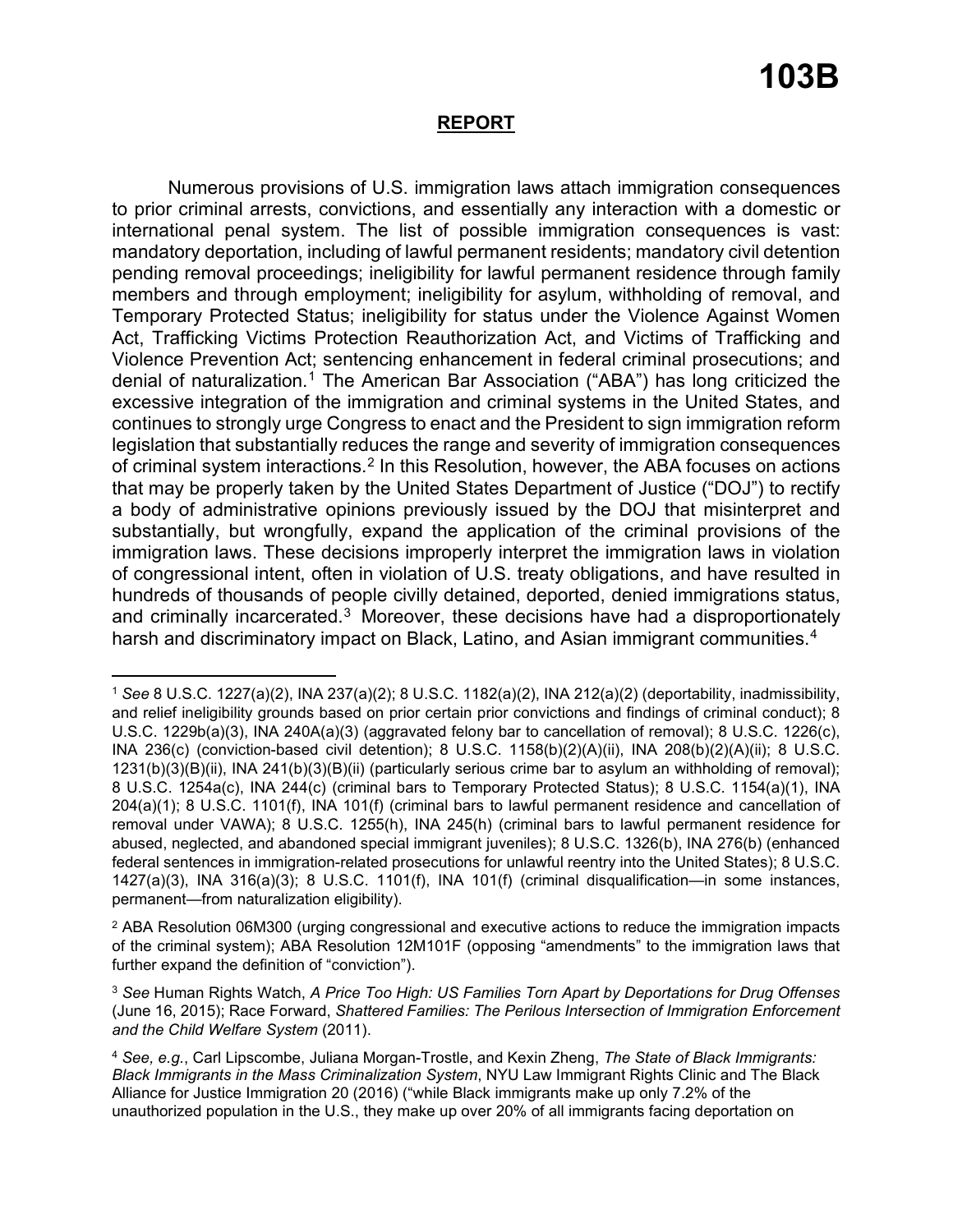## **103B**

This resolution and accompanying report address the following legal questions that are germane to the often life-altering impacts that an individual noncitizen's past contact with a criminal legal system can impose on immigration status and immigration stability: 1) the meaning of the statutory term "conviction" in immigration law, when and whether it encapsulates criminal court dispositions that have been given post-conviction relief treatment by the adjudicating court, and the related questions of when and whether immigration law recognizes modifications to prior criminal sentences and retroactive sentencing reform laws, 2) proper application of the Supreme Court's categorical approach in immigration adjudications, and the improper and unfair restrictions on immigration relief where noncitizens cannot supply the immigration adjudicator with specific criminal record documents that are unavailable, 3) proper application of the Supreme Court's categorical approach in immigration adjudications, and specifically how immigration adjudicators identify the elements of a prior conviction for purposes of categorical comparison, and 4) the "particularly serious crime" bar to asylum and withholding of removal and the improper framework the DOJ has developed for making that determination. For each of these issues, this report provides legal and factual background, and a specific recommendation for the revised legal standards and rules the DOJ should establish through the adjudicative rulemaking functions of the Board of Immigration Appeals ("BIA") and the United States Attorney General ("AG") through the certification process.[5](#page-8-0)

**First,** this resolution recommends that the AG certify to himself<sup>[6](#page-8-1)</sup> the question of the scope of the definition of the statutory term "conviction"<sup>[7](#page-8-2)</sup> in the Immigration and Nationality Act ("INA"), and issue a decision<sup>[8](#page-8-3)</sup> holding that for purposes of the INA, the "conviction" definition does not include past offenses that have been eliminated by the adjudicating jurisdiction through expungement, rehabilitation, prospective and retroactive decriminalization of previously criminal conduct, or the court's desire to alleviate immigration hardships. The BIA already correctly recognizes that prior convictions

criminal grounds"); *Automatic Injustice: A Report on Prosecutorial Discretion in the Southeast Asian American Community*, Southeast Asia Resource Action Center 3 (Oct. 2016) ("while 29% of other immigration deportations are based on old convictions, 78% of Southeast Asian American immigrants are in deportation proceedings because of old criminal convictions").

<span id="page-8-0"></span><sup>5</sup> The ABA recommends that for any legal issues addressed through the AG certification power, the certification process provide: 1) notice to the public of the AG's intent to certify the case and issue to herself, 2) identification of the specific legal questions the AG intends to review, 3) an opportunity for public comment and briefing prior to issuance of any final decision, and 4) release of the underlying decision(s) in the case. *See* ABA Resolution 19A121A.

<span id="page-8-1"></span> $6$  At the time this resolution and report were drafted, the Attorney General was William Barr.

<span id="page-8-2"></span><sup>7</sup> 8 U.S.C. 1101(a)(48)(A), INA 101(a)(48)(A).

<span id="page-8-3"></span><sup>8</sup> By statute and regulation, the BIA and AG may issue administrative opinions that "serve as precedents in all proceedings involving the same issue or issue." 8 C.F.R. 1003.1(g)(2)-(3). *See also* ABA Resolution 19A121A, at pg 1 of the Report.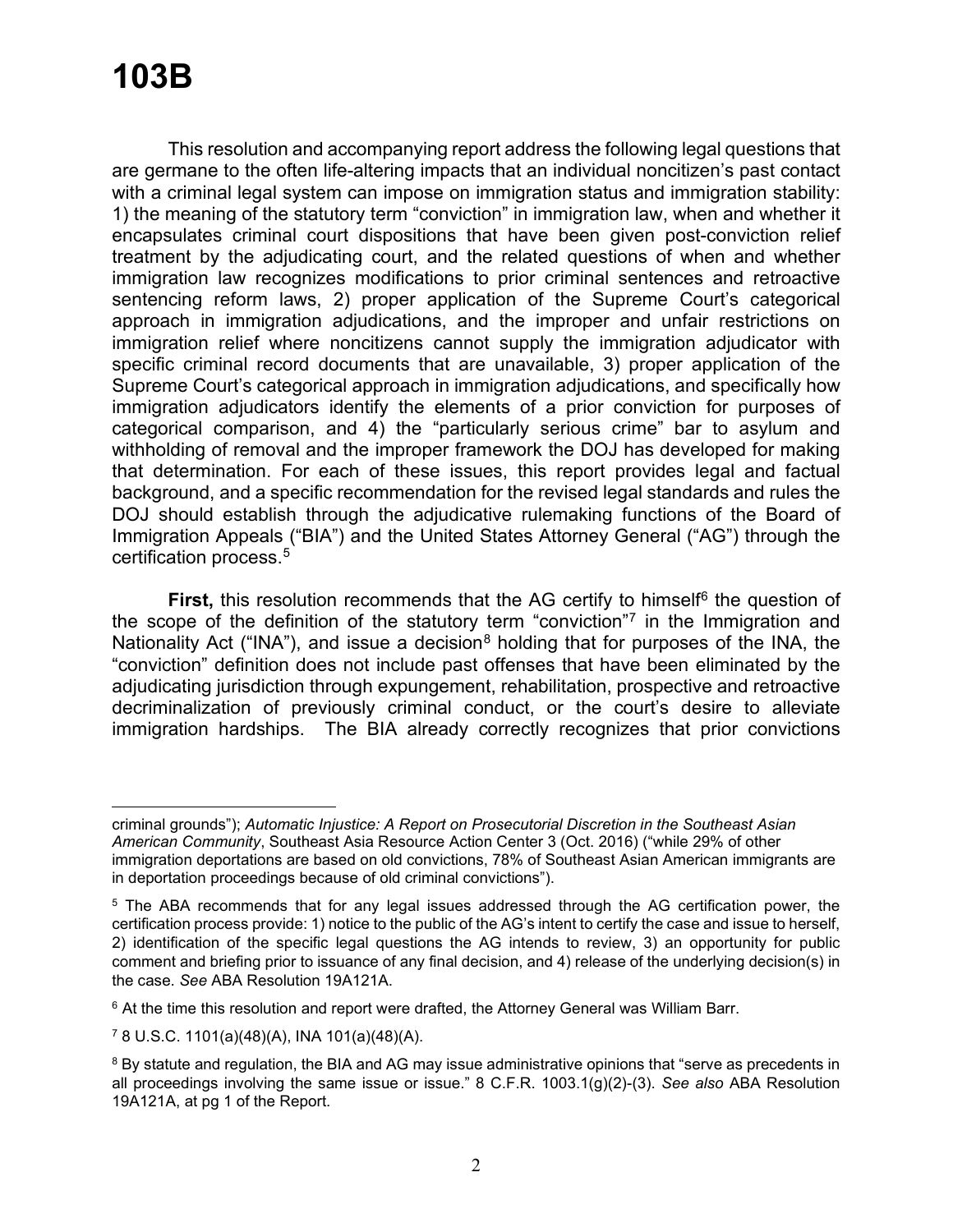vacated for legal defect in the underlying proceeding fall outside the INA statutory term "conviction."[9](#page-9-0)

"Under our federal system, the States possess primary authority for defining and enforcing the criminal law."<sup>[10](#page-9-1)</sup> Pursuant to this "usual constitutional balance between the States and the Federal Government," the states have developed multiple legal mechanisms for modifying and often ultimately eliminating a conviction for all purposes as part of the criminal adjudication process.<sup>[11](#page-9-2)</sup> These measures have become absolutely crucial as the criminal legal and incarceration systems have ballooned over the past 40 years.[12](#page-9-3) For most of the modern immigration era, the DOJ's administrative opinions generally recognized modifications and expungements of adjudicating jurisdictions, regardless of whether the reason for the modification or expungement was for underlying legal defect, demonstrated rehabilitation, satisfaction of sentencing requirements, or alleviating immigration hardships.[13](#page-9-4) *See Matter of G-*, 9 I&N Dec. 159, 169 (BIA 1960, AG 1961) ("an expungement of" a noncitizen's "conviction under section 1203.4 of the California Penal Code withdraws the support of that conviction from a deportation order");[14](#page-9-5) *Matter of Luviano-Rodriguez*, 21 I&N Dec. 235 (BIA 1996) (en banc), *rev'd on other grounds*, 23 I&N Dec. 718 (AG 2005); *Matter of F-*, 1 I&N Dec. 343 (BIA 1942); *Matter of Ozkok*, 19 I&N Dec. 546, 550 (BIA 1988) ("a conviction for a crime involving moral turpitude may not support an order of deportation if it has been expunged"); *Matter of O-T-*, 4 I&N Dec. 265 (BIA 1951) (same). Reinstating, strengthening, and rendering these decisions internally consistent will give effect to this history of decisional law that created the legislative backdrop for Congress codifying the "conviction" definition in 1996, and will respect the federalist balance between state and federal regulation of criminal

<span id="page-9-0"></span><sup>9</sup> *See Matter of Pickering*, 23 I&N Dec. 621 (BIA 2003).

<span id="page-9-1"></span><sup>10</sup> *United States v. Lopez*, 514 U.S. 549, 561 n.3 (1995) (internal quotation marks omitted).

<span id="page-9-2"></span><sup>11</sup> *See Gregory v. Ashcroft*, 501 U.S. 452, 460 (1991). *See also* 5*0-State Comparison Judicial Expungement, Sealing, and Set-Aside*, Restoration of Rights Project, http://ccresourcecenter.org/staterestoration-profiles/50-state-comparisonjudicial-expungement-sealing-and-set-aside/.

<span id="page-9-3"></span><sup>12</sup> *See* John F. Pfaff, *The Growth of Prisons: Toward a Second Generation Approach* (2007), [http://ssrn.com/abstract=976373;](http://ssrn.com/abstract=976373) The Sentencing Project, *The Color of Justice: Racial and Ethnic Disparity in State Prisons* (June 14, 2016), [https://www.sentencingproject.org/publications/color-of-justice-racial](https://www.sentencingproject.org/publications/color-of-justice-racial-and-ethnic-disparity-in-state-)[and-ethnic-disparity-in-state-.](https://www.sentencingproject.org/publications/color-of-justice-racial-and-ethnic-disparity-in-state-)

<span id="page-9-4"></span><sup>13</sup> *See* James A.R. Nafziger & Michael Yimesgen, *The Effect of Expungement on Removability of Non-Citizens*, 36 U. Mich. J.L. Reform 915, 915 (2003) ("For most of the twentieth century, a non-citizen was generally not subject to removal on the basis of a criminal conviction which had been expunged by the state that rendered the conviction.").

<span id="page-9-5"></span><sup>14</sup> In *Matter of G-*, the AG declined to recognize expungements in immigration cases with respect to prior narcotics convictions. The AG's distinction between narcotics and non-narcotics convictions and the effect of expungement was based on differences in the statutory scheme that have since been superseded. Under the current INA, the statutory definition of "conviction" applies to all provisions within the INA that use the term "conviction," including the provisions that attach deportability, inadmissibility, and relief ineligibility to controlled substance offenses. *See* 8 U.S.C. 1227(a)(2)(B)(i), INA 237(B)(2)(i); 8 U.S.C. 1182(a)(2)(A)(i), INA 212(a)(2)(A)(i).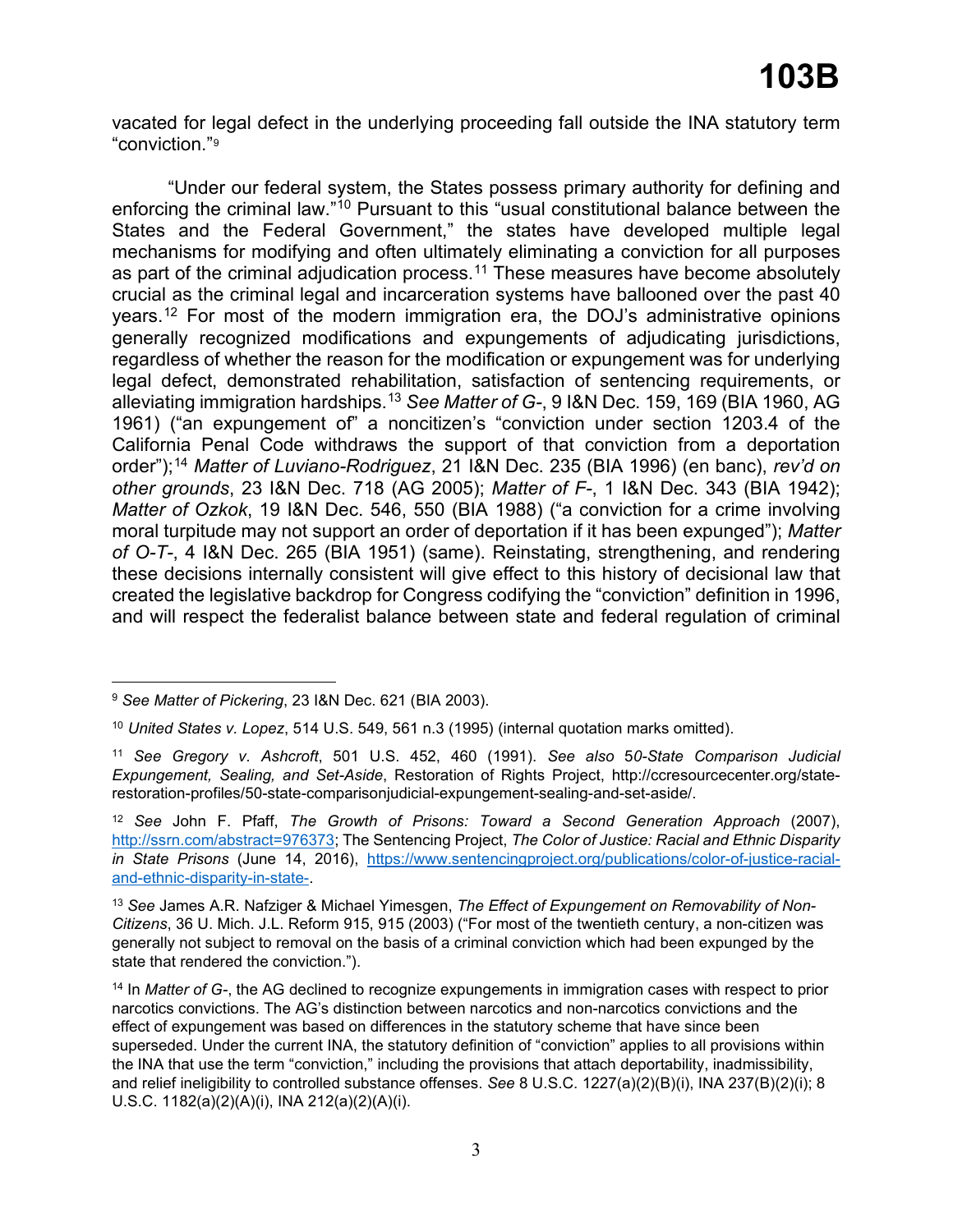and immigration law.[15](#page-10-0) This interpretation also avoids equal protection violations by eliminating severe immigration consequences that disproportionately impact people of color protected by antidiscrimination laws.<sup>[16](#page-10-1)</sup> Through the certification and re-decision process, the AG should rescind *Matter of Roldan*, 22 I&N Dec. 512 (BIA 1999), and *Matter of Marroquin-Garcia*, 23 I&N Dec. 705 (2005), and in their place issue an opinion adopting the holding in the BIA's prior decision in *Matter of G-*, 9 I&N Dec. 159 (BIA 1960, AG 1961).

As a related matter, with respect to the immigration consequences of prior criminal sentences, this resolution further recommends the AG rescind *Matter of Velasquez-Rios*, 27 I&N Dec. 470 (BIA 2018), and *Matter of Thomas & Matter of Thompson*, 27 I&N Dec. 674 (AG 2019). *Matter of Thomas & Matter of Thompson* overruled the BIA's prior decisions in *Matter of Song*, 23 I&N Dec. 173 (BIA 2011), and *Matter of Cota-Vargas*, 23 I&N Dec. 849 (BIA 2005), which, for immigration purposes, recognized sentencing modifications by the sentencing/conviction jurisdiction. The Board's precedents in *Song* and *Cota-Vargas* properly understood the history of immigration law recognizing sentencing modifications.[17](#page-10-2) The two decisions also appropriately protected the federalist balance where states determine the penalties for violations of their criminal laws. For these reasons, *Thomas/Thompson* should be withdrawn. Similarly, the BIA's decision in *Matter of Velasquez-Rios* fails to recognize California's retroactive sentencing reform law for immigration purposes. In 2015, California followed several states by reforming its sentencing laws to reduce the sentencing maximum on misdemeanor offenses.[18](#page-10-3) Under *Velasquez-Rios*, the BIA will not give effect to the portion of the California law that retroactively alters the sentencing maximum on all prior misdemeanor convictions. The decision fails to appropriately adhere to settled principles of federalism.[19](#page-10-4)

<span id="page-10-0"></span><sup>15</sup> *See* Lauren-Brooke Elsen, Brennan Center for Justice, *Criminal Justice Reform at the State Level: Most incarcerated people in America are held in state and county facilities. That is why state reform is so crucial.* (Jan. 2, 2020), [https://www.brennancenter.org/our-work/research-reports/criminal-justice-reform](https://www.brennancenter.org/our-work/research-reports/criminal-justice-reform-state-level)[state-level.](https://www.brennancenter.org/our-work/research-reports/criminal-justice-reform-state-level)

<span id="page-10-1"></span><sup>16</sup> *See Washington v. Davis*, 446 U.S. 229, 239 (1976) ("[T]he Due Process Clause of the Fifth Amendment contains an equal protection component prohibiting the United States from invidiously discriminating between individuals or groups."). *See also* Karla McKanders, *Immigration and Blackness*, 44 Human Rights 20 (2019) ("America's history of immigration policies has traditionally operated to the exclusion of immigrants of color.").

<span id="page-10-2"></span><sup>17</sup> *See, e.g.*, *Matter of H-*, 9 I&N Dec. 380, 383 (BIA 1961); *Matter of Martin*, 18 I&N Dec. 226, 227 (BIA 1982).

<span id="page-10-3"></span><sup>18</sup> California Penal Code 18.5(a).

<span id="page-10-4"></span><sup>&</sup>lt;sup>19</sup> "Federalism, central to the constitutional design, adopts the principle that both the National and State Governments have elements of sovereignty the other is bound to respect." *Arizona v. U.S.*, 567 U.S. 387, 399-400 (2012). *See also Wyeth v. Levine*, 555 U.S. 555, 565 n.3 (2009) (internal citation omitted) ("respect for the States as independent sovereigns in our federal system leads us to assume that Congress does not cavalierly pre-empt state-law causes of action").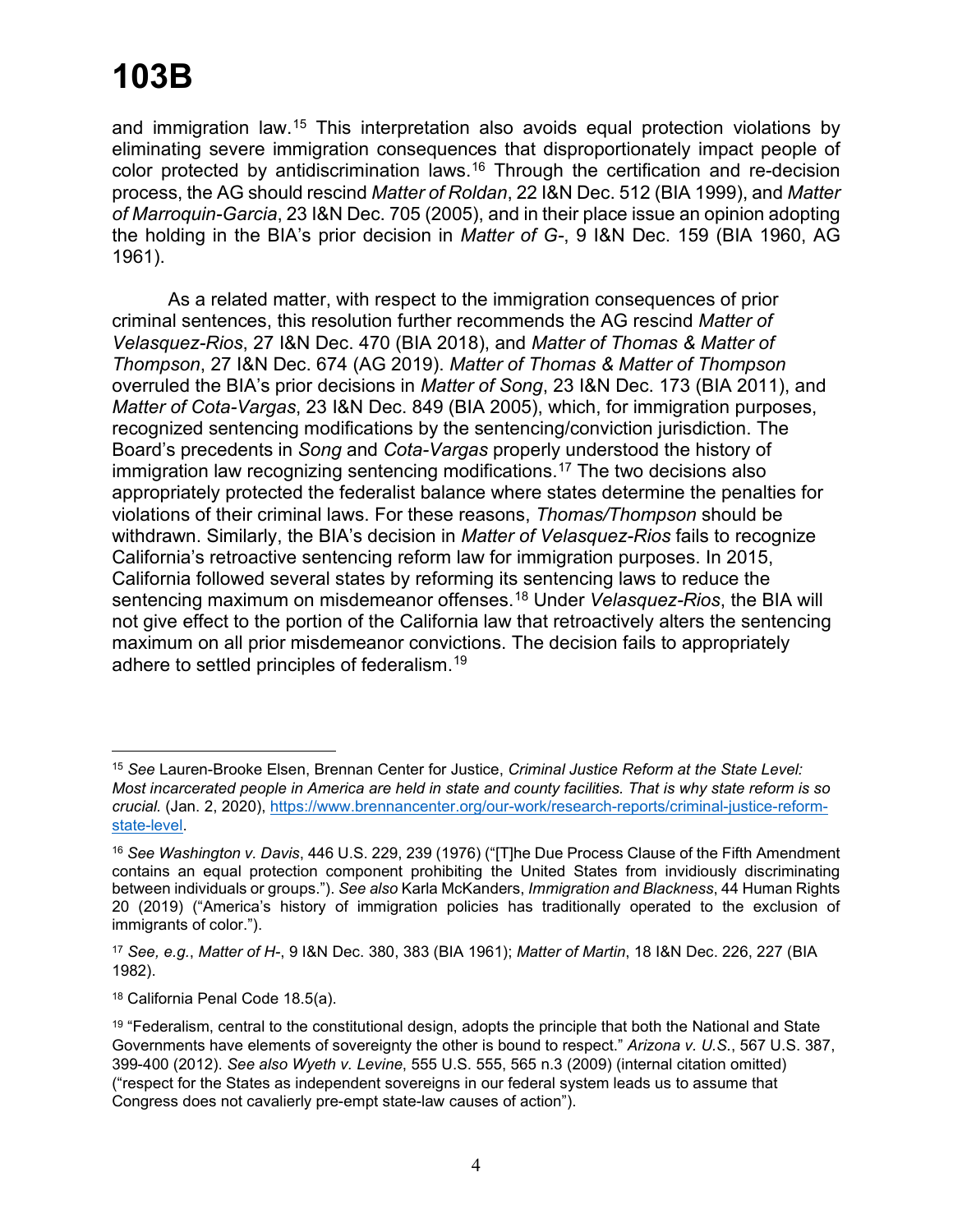## **103B**

**Second**, this resolution recommends that the AG certify to himself the categorical approach legal question of whether a removable noncitizen is eligible for relief where the available components of the *Taylor/Shepard[20](#page-11-0)* "record of conviction" do not reveal whether the noncitizen was convicted of the relief-disqualifying prong of the statute, and issue an opinion adopting the legal interpretations of the Circuit Courts of Appeals in *Marinelarena v. Barr*, 930 F.3d 1039 (9th Cir. 2019) (en banc), and *Martinez v. Mukasey*, 551 F.3d 113 (2d Cir. 2008). To the extent that *Matter of Almanza-Arenas*, 24 I&N Dec. 771 (BIA 2009), is inconsistent with the reasoning of these federal courts, the AG should overrule *Almanza-Arenas* on this legal question. The Supreme Court developed the categorical approach because of its "constitutional, statutory, and equitable" underpinnings. *Mathis v. U.S.*, 136 S. Ct. 2243, 2256 (2016). For these reasons, the Supreme Court created a presumption that a person was convicted of the least-actscriminalized under a statute of conviction.<sup>21</sup> At least three Courts of Appeals, including the First, Second, and Ninth Circuits<sup>22</sup>, apply this presumption in holding that unless a statute of conviction or the conviction documents that are lawfully reviewable under the categorical or modified categorical approach prove with certainty that the noncitizen was convicted of a relief-disqualifying offense, the least-acts-criminalized presumption remains undisturbed and the noncitizen may apply for relief. Through *Almanza-Arenas* and the rule it endorses, the Board has improperly abandoned the least-acts-criminalized presumption in cases where the "record of conviction" is reviewable, but it does not reflect conviction under the relief-qualifying or relief-disqualifying prong of the statute of conviction. As these Circuit Courts of Appeals have found, this rule violates the Supreme Court's instructions on how immigration adjudicators are to apply the categorical and modified categorical approaches. In addition, as a practical and equitable matter, this holding has hugely disproportionate impact on noncitizens who are people of color and overrepresented in the criminal legal system, and on noncitizens who are detained,<sup>[23](#page-11-3)</sup> indigent, not English-proficient,<sup>[24](#page-11-4)</sup> or mentally and physically disabled,<sup>[25](#page-11-5)</sup> as these

<span id="page-11-4"></span> $24$  Eighty-nine percent of noncitizens (or 162,923 individuals in all) proceeded in a language other than English for immigration court cases completed in Fiscal Year 2018. *See* Executive Office for Immigration Review, U.S. Department of Justice, Statistics Yearbook, https://www.justice.gov/eoir/ file/1198896/download (data compiled for fiscal year 2018), at pg 18.

<span id="page-11-0"></span><sup>20</sup> *Shepard v. United States*, 544 U.S. 13 (2005); *Taylor v. United States*, 495 U.S. 575 (1990).

<span id="page-11-1"></span><sup>21</sup> *See Moncrieffe v. Holder*, 559 U.S. 184 (2013).

<span id="page-11-2"></span><sup>22</sup> *Marinelarena v. Barr*, 930 F.3d 1039 (9th Cir. 2019) (en banc); *Sauceda v. Lynch*, 819 F.3d 526 (1st Cir. 2016); *Martinez v. Mukasey*, 551 F.3d 113 (2d Cir. 2008).

<span id="page-11-3"></span> $23$  According to one study, only 14 percent of detained noncitizens in removal proceedings are represented by counsel. *See* Ingrid V. Eagly & Steven Shafer, A National Study of Access to Counsel in Immigration Court, 164 U. Penn. L. Rev. 1, 33 (2015). ICE detained almost 50,000 noncitizens on a given day in 2019, of which 36 percent, or over 17,000 detainees, had criminal convictions. *See* Transactional Records Access Clearinghouse, Syracuse University, Growth in ICE Detention Fueled by Immigrants With No Criminal Conviction (Nov. 2019), [https://trac.](https://trac/)syr.edu/immigration/ reports/583/.

<span id="page-11-5"></span> $25$  "[U]p to 60,000 detained individuals with some type of mental illness face deportation each year." Fatma E. Marouf, *Incompetent But Deportable: The Case for a Right to Mental Competence in Removal Proceedings*, 65 Hastings L.J. 929, 937 (2014). These individuals suffer from cognitive delays, schizophrenia, bipolar disorder, or post-traumatic stress disorder. *Id.* At 936. This population struggles to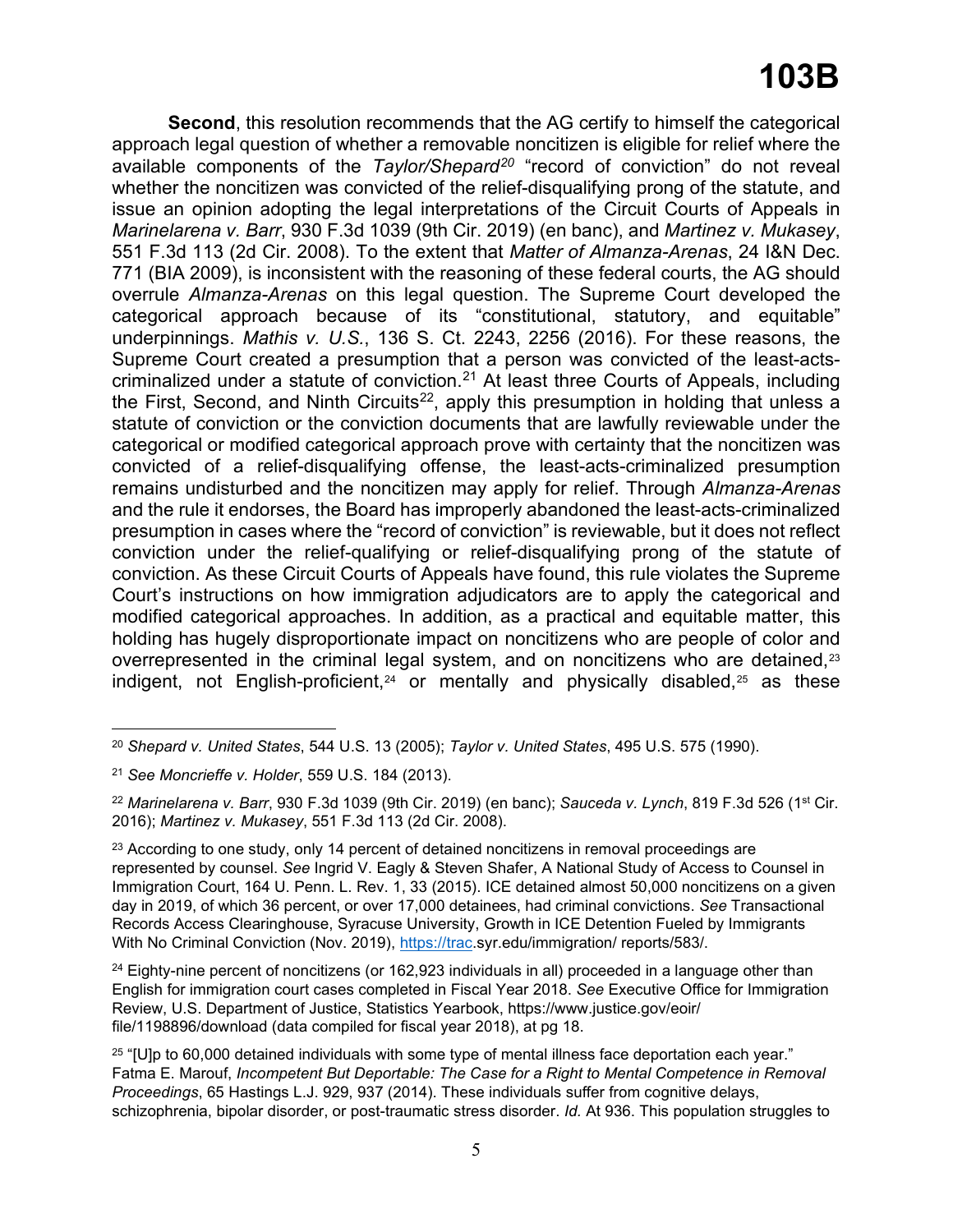populations lack the resources to obtain complete conviction records from courts around the United States, often from cases that took place many years prior, and often in criminal courts far from the location of detention and removal proceedings.

**Third**, this resolution recommends that the AG certify to himself a related categorical approach question of how immigration adjudicators identify the least-actscriminalized under a statute of conviction for purposes of the categorical comparison, and in doing so rescind *Matter of Navarro Guadarrama*, 27 I&N Dec. 560 (BIA 2019); *Matter of Ferreira*, 26 I&N Dec. 415 (BIA 2014); and *Matter of Mendoza Osorio*, 26 I&N Dec. 703 (BIA 2016), and replace them instead with an opinion adopting the decisions of the Circuit Courts of Appeals in *Swaby v. Yates*, 847 F.3d 62 (1st Cir. 2017); *Hylton v. Sessions*, 897 F.3d 57 (2d Cir. 2018); *Chavez-Solis v. Lynch*, 803 F.3d 10004 (9th Cir. 2015); and *U.S. v. Titties*, 852 F.3d 1257 (10th Cir. 2017). In a 2007 categorical approach case before the Supreme Court, the justices used the phrase "realistic probability" to deny a litigant's argument that a person can be convicted for "aiding and abetting" under California law for conduct that is beyond the federal requirements for accessory liability.<sup>[26](#page-12-0)</sup> The Court rejected the use of "legal imagination" for identifying the least-acts-criminalized under a statute of prior conviction. The Board, through *Navarro Guadarrama* and *Ferreira*, has wrongfully interpreted the "realistic probability" and "legal imagination" language to fail to recognize conduct that convicting jurisdictions explicitly legislate as covered by a statute of conviction. Through *Mendoza Osorio*, the Board has further improperly restricted the methodology for identifying the least-acts-criminalized by refusing to recognize documents from actual arrests and prosecutions for conduct that does not trigger immigration consequences. The Board's rule, rejected by a majority of Courts of Appeals, including the First, Second, Third, Fourth, Ninth, and Tenth Circuits (and adopted by the Fifth Circuit in a sharply divided en banc opinion) $27$ , requires that a noncitizen (or federal defendant) produce evidence of prosecutions for conduct that does not trigger immigration consequences, even where the statute of conviction explicitly covers that conduct. This rule runs contrary to the Supreme Court's jurisprudence on the categorical approach, which has never applied the realistic probability in this manner. This rule causes the same equitable and practical flaws discussed above, by disproportionately impacting and disadvantaging noncitizens of color who are overrepresented in the criminal system, and on noncitizens who are detained, indigent, not English proficient, or mentally and physically disabled, all of whom face nearly insurmountable barriers to making the kind of evidentiary showing the Board now requires.

**Fourth**, this resolution recommends the AG, through the certification power, rescind three BIA decisions that bar immigration adjudicators from granting asylum and

participate in their cases. *See generally* Human Rights Watch, *Deportation by Default: Mental Disability, Unfair Hearings, and Indefinite Detention in the U.S. Immigration System* (2010).

<span id="page-12-0"></span><sup>26</sup> *Gonzales v. Duenas Alvarez*, 549 U.S. 183 (2007).

<span id="page-12-1"></span><sup>27</sup> *Swaby v. Yates*, 847 F.3d 62 (1st 2017); *Hylton v. Sessions*, 897 F.3d 57 (2d Cir. 2018); *Singh v. Attorney General*, 839 F.3d 273 (3d Cir. 2016); *Chavez-Solis v. Lynch*, 803 F.3d 1004 (9th Cir. 2015); *U.S. v. Titties*, 852 F.3d 1257 (10th Cir. 2017). *But see U.S. v. Castillo-Rivera*, 853 F.3d 218 (5th Cir. 2017) (en banc).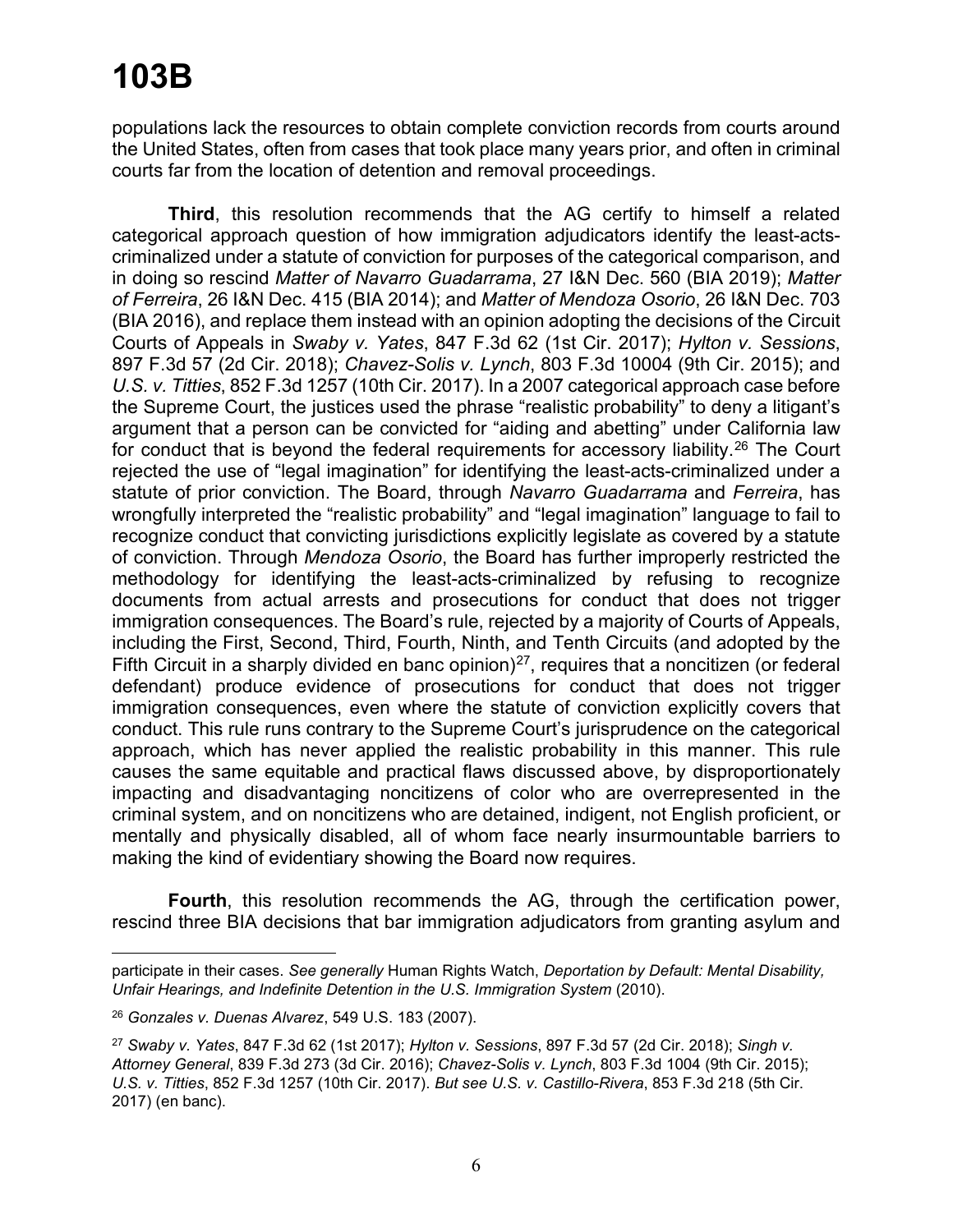withholding of removal, and replace them with administrative decisions that comply with U.S. treaty obligations as incorporated into statutory immigration law.<sup>[28](#page-13-0)</sup> This resolution recommends rescission of *Matter of N-A-M-*, 24 I&N Dec. 336 (BIA 2007); *Matter of Frentescu*, 18 I&N Dec. 244 (BIA 1982); and *Matter of Y-L-*, 23 I&N Dec. 270 (AG 2002), which establish a framework that is in violation of U.S. treaty obligations for determining whether a person has been convicted of a "particularly serious crime" barring asylum or withholding of removal. These decisions should be replaced with an administrative opinion requiring that a "particularly serious crime" be an "offence" that is "a capital crime (murder, arson, rape, armed robbery, etc.)"[29](#page-13-1) or "a very grave punishable act."[30](#page-13-2) International law scholars, who are recognized experts in international refugee conventions and their treatment under U.S. law, all agree that this is the correct interpretation of the statutory term "particularly serious crime."[31](#page-13-3)

Through this resolution and accompanying report, the ABA provides a framework for the DOJ to correct a flawed body of administrative law that—without proper statutory or constitutional authority, and at times in violation of international law—has led to hundreds of thousands of people detained, deported, excluded, and denied immigration protections and status based on prior criminal arrests and convictions. This resolution would restore faith in federal agencies and in the rule of law, prevent continued discriminatory harm against communities of color, and facilitate the fair and proper functioning of the immigration system of the United States.

\*\*\*

Respectfully submitted,

Wendy S. Wayne Chair, Commission on Immigration February 2021

<span id="page-13-0"></span><sup>&</sup>lt;sup>28</sup> "[T]he United Nations Protocol Relating to the Status of Refugees ... provided the motivation for the enactment of the Refugee Act of 1980." *INS v. Cardoza-Fonseca*, 480 U.S. 421, 424 (1987). *See also Cardoza-Fonseca*, 480 U.S. at 432-433 (citing "the abundant evidence of an intent to conform the definition of "refugee" and federal asylum law to the United Nation's Protocol to which the United States has been bound since 1968").

<span id="page-13-1"></span><sup>29</sup> Atle Grahl-Madsen, Commentary on the Refugee Convention, Division of International Protection of the United Nations High Commissioner for Refugees (1963), ¶9.

<span id="page-13-2"></span><sup>30</sup> UNHCR, Handbook on Procedures and Criteria for Determining Refugee Status under the 1951 Convention and the 1967 Protocol relating to the Status of Refugees, U.N. Doc. HCR/IP/4/Eng/REV.1, ¶ 155 (1979, re-edited Jan. 1992).

<span id="page-13-3"></span><sup>31</sup> *See* Refugee Act of 1980, Pub. L. No. 96-212, 94 Stat. 102 (1980); *INS v. Cardoza-Fonseca*, 480 U.S. 421 (1987); Atle Grahl-Madsen, Commentary on the Refugee Convention, Division of International Protection of the United Nations High Commissioner for Refugees (1963); UNHCR, Handbook on Procedures and Criteria for Determining Refugee Status under the 1951 Convention and the 1967 Protocol relating to the Status of Refugees, U.N. Doc. HCR/IP/4/Eng/REV.1 (1979, re-edited Jan. 1992).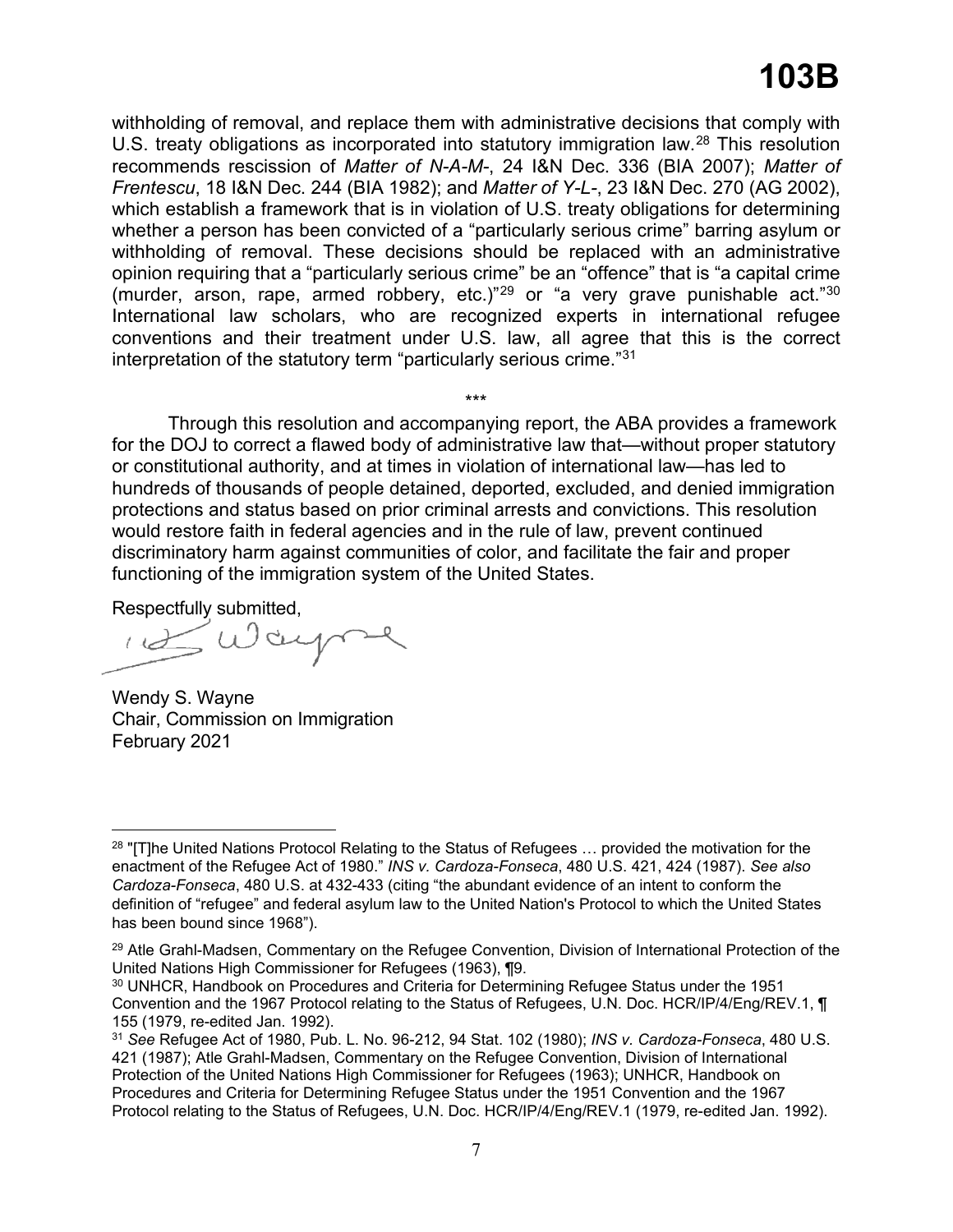## **GENERAL INFORMATION FORM**

Submitting Entity: Commission on Immigration

Submitted By: Wendy S. Wayne

- 1. Summary of Resolution(s). This resolution and accompanying report address the following legal matters that are germane to the often life-altering impacts that an individual noncitizen's past contact with a criminal legal system can impose on immigration status and immigration stability:
	- 1. A criminal disposition should be interpreted as intended by the convicting jurisdiction, with respect for the balance between federal and state concerns, including as follows:
		- a. A criminal conviction that has been vacated, expunged, or otherwise eliminated by the convicting jurisdiction is no longer a conviction for immigration purposes;
		- b. A criminal sentence that has been modified by the sentencing jurisdiction will be recognized as modified and given full effect for immigration purposes; and
		- c. A state's decision to reform its criminal and sentencing laws and to apply those reforms retroactively will be recognized and given full effect for immigration purposes.
	- 2. Noncitizens remain eligible for discretionary immigration relief where criminal court record documents are incomplete or unavailable.
	- 3. Under the categorical approach, as defined by federal appellate courts, the express language of a statute of prior conviction is sufficient to establish the least-acts-criminalized, without a further "realistic probability" showing.
	- 4. Criminal bars to asylum and withholding of removal must comport with U.S. treaty obligations as incorporated into statutory immigration law.
- 2. Approval by Submitting Entity. Yes
- 3. Has this or a similar resolution been submitted to the House or Board previously? No
- 4. What existing Association policies are relevant to this Resolution and how would they be affected by its adoption?

19A121A "Recommends that the Executive Office for Immigration Review amend 8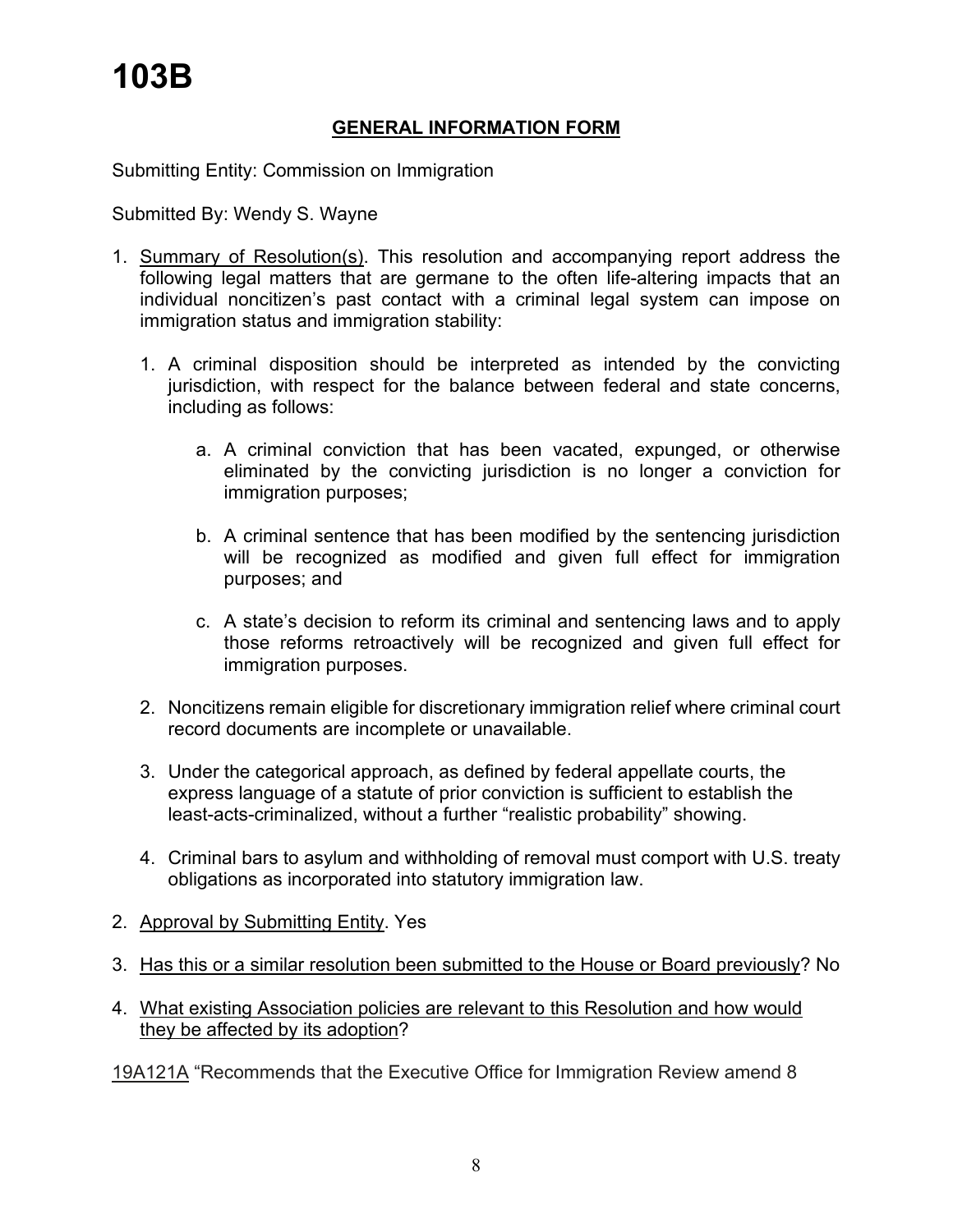C.F.R. §1003.1(h) and establish, through rulemaking, standards and procedures for the Attorney General certification process."

06M300 "That the American Bar Association urges Congress to restore authority to state and federal sentencing courts to waive a non-citizen's deportation or removal based upon conviction of a crime, by making a "judicial recommendation against deportation" upon a finding at sentencing that removal is unwarranted in the particular case; or, alternatively, to give such waiver authority to an administrative court or agency"

"That the American Bar Association urges states, territories, and the federal government to expand the use of the pardon power to provide relief to noncitizens otherwise subject to deportation or removal on grounds related to conviction, where the circumstances of the particular case warrant it"

09A113 "That the American Bar Association supports legislation, policies, and practices that pre-serve the categorical approach used to determine the immigration consequences of past criminal convictions..."

06M101F "That the American Bar Association supports legislation, policies, and practices that allow equal and uniform access to therapeutic courts and problem-solving sentencing alternatives, such as drug treatment and anger management counseling, regardless of the custody or detention status of the individual.... That the American Bar Association urges that provisions of the Immigration and Nationality Act that are determined to be ambiguous be construed in favor of the use of rehabilitative problemsolving courts. That the American Bar Association opposes interpretations of, and amendments to, the Immigration and Nationality Act that classify participation in, or the entry of a provisional plea upon commencement of a drug treatment or other treatment program offered in relation to problem-solving courts or other diversion programs as a "conviction" for immigration purposes"

06M107C "... the American Bar Association urges an administrative agency structure that will provide all non-citizens with due process of law in the processing of their immigration applications and petitions, and in the conduct of their hearings or appeals, by all officials with responsibility for implementing U.S. immigration laws. Such due process in removal proceedings should include...the restoration of discretion to immigration judges when deciding on the availability of certain forms of relief from removal."

20M117 " urges the federal government to maintain an asylum system that affords all persons seeking protection from persecution or torture access to counsel, due process, and a full and fair adjudication that comports with U.S. and international law"

The policy proposal would complement and support existing policy.

5. If this is a late report, what urgency exists which requires action at this meeting of the House? n/a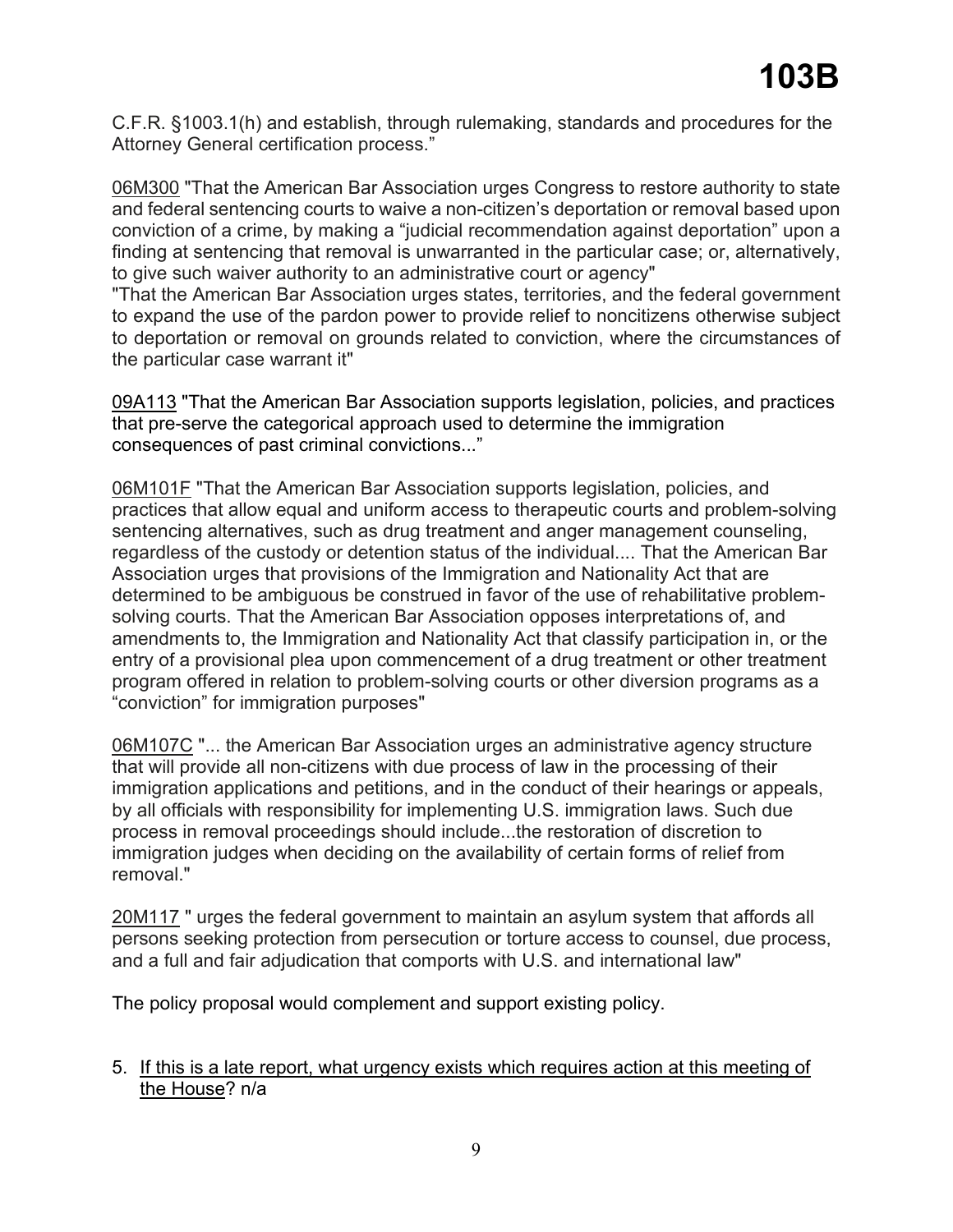- 6. Status of Legislation. (If applicable) n/a
- 7. Brief explanation regarding plans for implementation of the policy, if adopted by the House of Delegates. The Commission plans to coordinate with the ABA Governmental Affairs Office to advocate with relevant contacts within Congress, the Department of Homeland Security, the Department of Justice, and other stakeholders to bring awareness of this policy and effect legislative change or updated procedures that reflect due process and fairness in the immigration adjudications system.
- 8. Cost to the Association. (Both direct and indirect costs) Adoption of the resolution will not result in expenditures for the ABA.
- 9. Disclosure of Interest. (If applicable) No known conflict of interest exists.

10.Referrals. Criminal Justice Section Administrative Law Section Labor and Employment Law Center for Human Rights International Law Section StC on National Security Judicial Division Civil Rights and Social Justice

- 11. Contact Name and Address Information. (Prior to the meeting. Please include name, address, telephone number and e-mail address) Meredith A. Linsky, Director, Commission on Immigration, 1050 Connecticut Ave NW, Suite 400, Washington, DC 20036, tel 202-662-1006, meredith.linsky@americanbar.org.
- 12. Contact Name and Address Information. (Who will present the Resolution with Report to the House? Please include best contact information to use when on-site at the meeting. *Be aware that this information will be available to anyone who views the House of Delegates agenda online*.) Wendy S. Wayne, Chair, Commission on Immigration, CPCS Immigration Impact Unit, 21 McGrath Highway, Somerville, MA 02143, tel. 508-641-9209, wwayne@publiccounsel.net.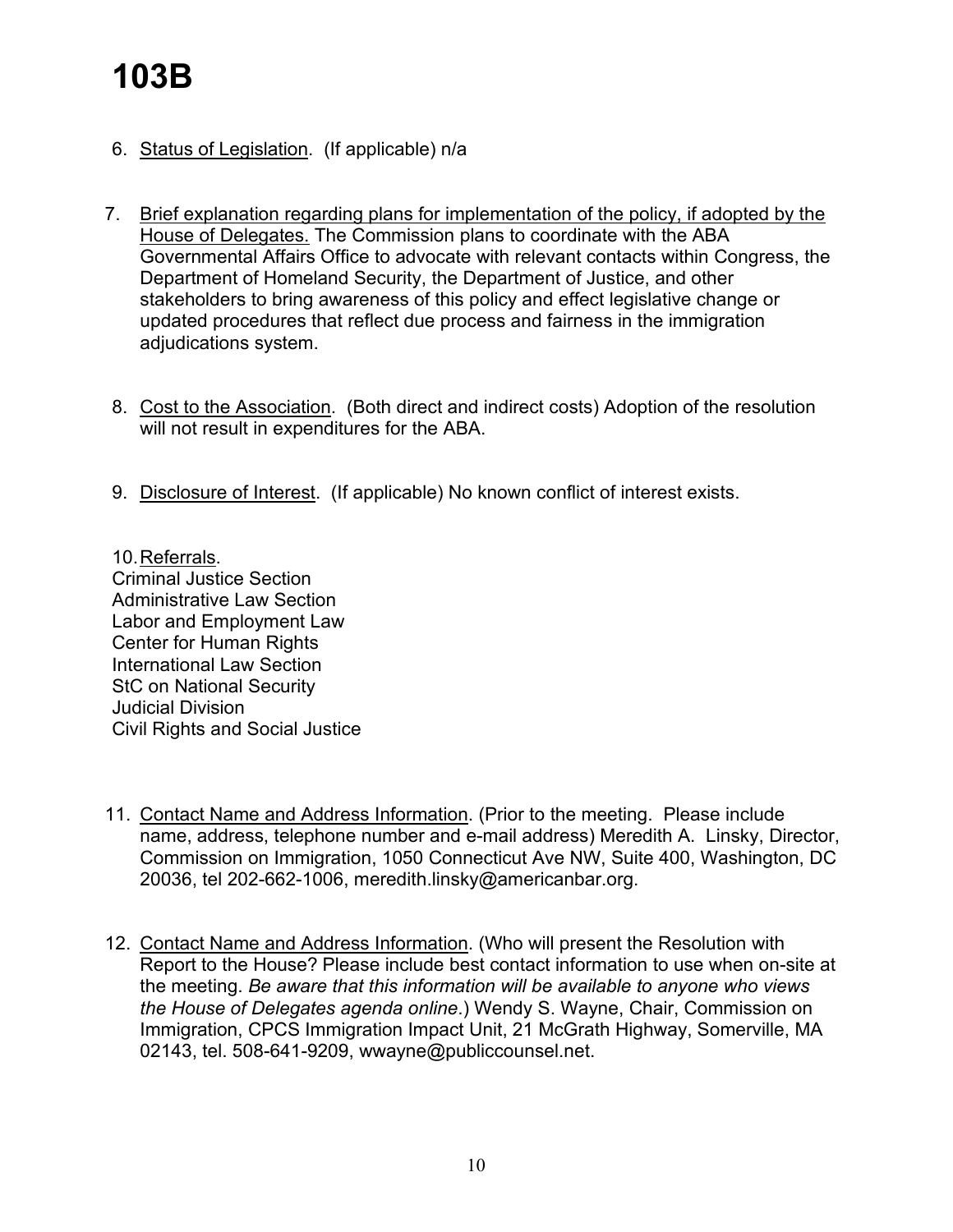## **EXECUTIVE SUMMARY**

### 1. Summary of the Resolution

This resolution and accompanying report address the following legal matters that are germane to the often life-altering impacts that an individual noncitizen's past contact with a criminal legal system can impose on immigration status and immigration stability:

- 1. A criminal disposition should be interpreted as intended by the convicting jurisdiction, with respect for the balance between federal and state concerns, including as follows:
	- a. A criminal conviction that has been vacated, expunged, or otherwise eliminated by the convicting jurisdiction is no longer a conviction for immigration purposes;
	- b. A criminal sentence that has been modified by the sentencing jurisdiction will be recognized as modified and given full effect for immigration purposes; and
	- c. A state's decision to reform its criminal and sentencing laws and to apply those reforms retroactively will be recognized and given full effect for immigration purposes.
- 2. Noncitizens remain eligible for discretionary immigration relief where criminal court record documents are incomplete or unavailable.
- 3. Under the categorical approach, as defined by federal appellate courts, the express language of a statute of prior conviction is sufficient to establish the least-acts-criminalized, without a further "realistic probability" showing.
- 4. Criminal bars to asylum and withholding of removal must comport with U.S. treaty obligations as incorporated into statutory immigration law.

### 2. Summary of the Issue that the Resolution Addresses

Numerous provisions of U.S. immigration laws attach immigration consequences to prior criminal arrests, convictions, and essentially any interaction with a domestic or international penal system. The larger solution is for Congress and the President to issue immigration reform legislation that substantially reduces the range and severity of immigration consequences of criminal system interactions. In the absence of that, this proposal focuses on actions that may be properly taken by the United States Department of Justice ("DOJ") to rectify a body of administrative opinions previously issued by the DOJ that misinterpret and substantially, but wrongfully, expand the application of the criminal provisions of the immigration laws. These decisions improperly interpret the immigration laws in violation of congressional intent, often in violation of U.S. treaty